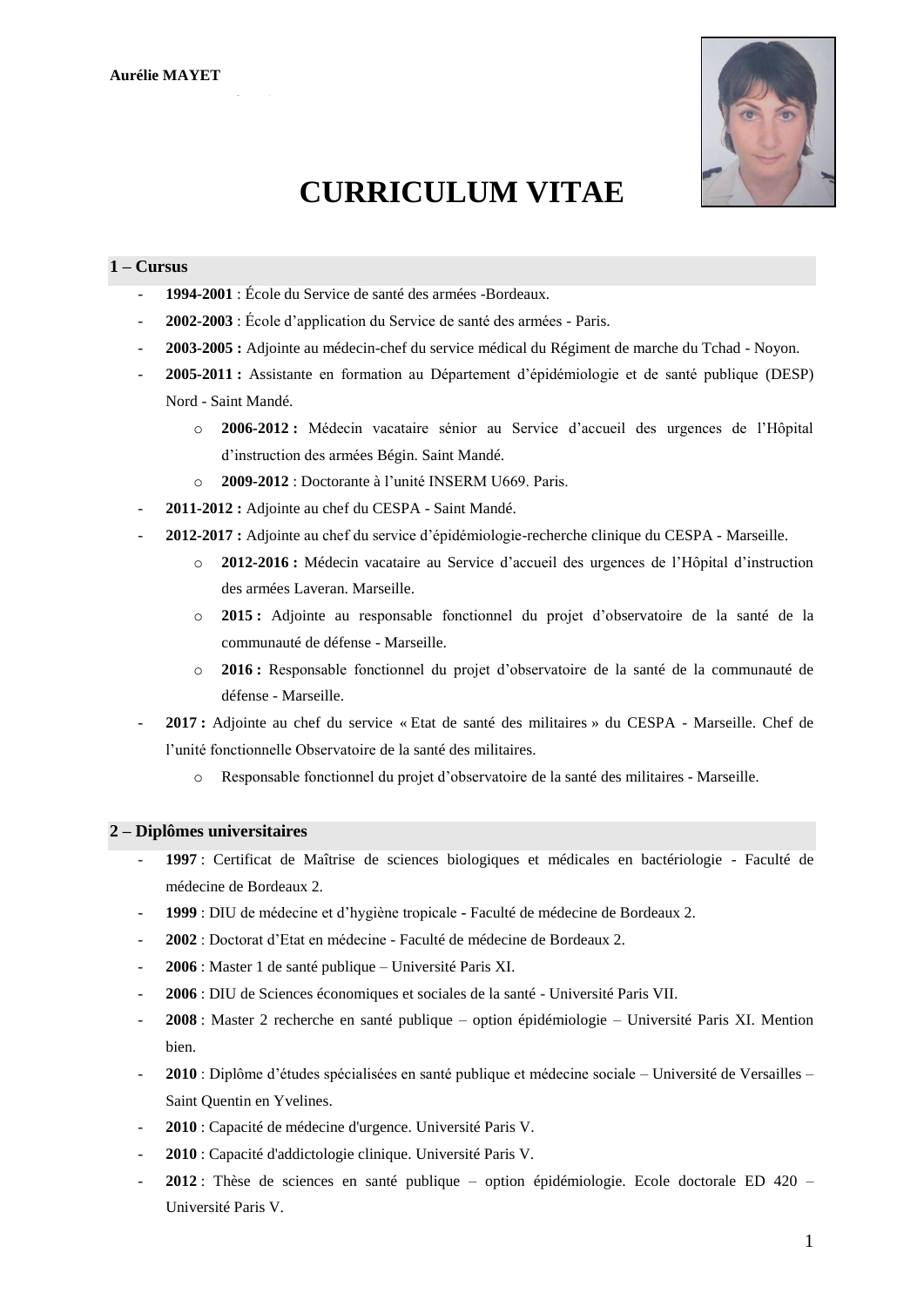#### **3 – Domaines d'expertise**

- Etude des conduites addictives et des autres comportements à risque chez l'adolescent et l'adulte jeune.
- Epidémiologie des maladies transmissibles dans les forces armées.

## **4 – Publications internationales dans le champ des comportements à risque**

- 1. Marimoutou C, Queyriaux B, Michel R, Verret C, Haus-Cheymol R, Mayet A, Deparis X, Boutin JP. Survey of alcohol, tobacco and cannabis use in the French army. Journal of addictive diseases 2010;29:98-106.
- 2. Mayet A, Legleye S, Chau N, Falissard B. The mediation role of tobacco and alcohol in influence of socializing on cannabis use among adolescents in France: a quantitative approach. Addictive behaviors 2010;35:890-5.
- 3. Mayet A, Legleye S, Chau N, Falissard B. Transitions between tobacco and cannabis uses among adolescents: A multi-state modelling of progression from onsets to daily uses. Addictive behaviors 2011;36:1101-1105.
- 4. Mayet A, Legleye S, Falissard B, Chau N. Cannabis use stages as predictors of subsequent initiation with other illicit drugs among French adolescents: Use of a multi-state model. Addictive behaviors 2011;37:160-66.
- 5. Mayet A, Esvan M, Marimoutou C, Haus-Cheymol R, Verret C, Ollivier L, Meynard J-B, Michel R, Boutin J-P, Deparis X, Migliani R. Accuracy of self-reported data concerning recent cannabis use in the French armed forces: Evaluation of prevarication bias in a highly-professionalized population. European journal of public health 2013;23:328-32.
- 6. Mayet A, Marimoutou C, Esvan M, Verret C, Haus-Cheymol R, Michel R, Meynard J-B, Deparis X, Migliani R. Is serving in the armed forces associated with tobacco or cannabis initiation? A study of onset sequences before and after joining the French armed forces. Addictive behaviors 2013;38:2437-44.
- 7. Chau N, Chau K, Mayet A, Baumann M, Legleye S, Falissard B. Self-reporting and measurement of body mass index in youth: refusal, validity and contributions of socioeconomic and health-related factors. BMC public health. Doi: 10.1186/1471-2458-13-815
- 8. Marbac-Delon V, Créach M-A, Gillard J, Saintot M, Mayet A. Associations between alcohol use expectancies and drinking problems among French soldiers. Swiss medical weekly. 2015;145:w14101.
- 9. Guillet S, Sicard S, Mayet A. Electronic cigarette: use and perceptions among French military paramedical personnel. Swiss medical weekly 2015;145:w14137.
- 10. Mayet A, Lions C, Roux P, Mora M, Maradan G, Morel A, Michel L, Marimoutou C, Carrieri MP. Variations in cannabis use level and correlates in opiate-users on methadone maintenance treatment: a French prospective study. Journal of substance abuse treatment 2015;58:100-5.
- 11. Mayet A, Legleye S, Beck F, Falissard B, Chau N. The Gateway hypothesis, Common liability to addictions or the Route of administration model? An original modelling process linking the three theories. European addiction research 2016;22:107–117.
- 12. Attaiaa L-A, Beck F, Mayet A. Relationships between substance initiation sequence and further substance use: A French nationwide retrospective study. Addictive behaviors 2016;57:1-5.
- 13. Créach M-A, Velut G, De laval F, Briolant S, Aigle L, Marimoutou C, Deparis X, Meynard J-B, Pradines B, Simon F, Michel R, Mayet A. Factors Associated with Malaria Chemoprophylaxis Compliance among French Service Members Deployed in Central African Republic. Malaria journal 2016;15(1):174. Doi: 10.1186/s12936-016-1219-4.
- 14. Sicard S, Mayet A, Duron S, Richard J-B , Beck F , Meynard J-B, Deparis X, Marimoutou C. Factor associated with risky sexual behaviors among the French General Population. Journal of public health 2 2016. pii: fdw049.
- 15. Legleye S, Khlat M, Mayet A, Beck F, Falissard B, Chau N, Peretti-Watel P. From cannabis initiation to daily use: educational inequalities in consumption behaviours over three generations in France. Addiction. 2016. doi: 10.1111/add.13461.

#### **5 – Publications internationales dans le champ des maladies transmissibles**

- 1. Mayet A, Lacassagne D, Deparis X, Juzan N, Verret C, Romand O, Ollivier L, Spiegel A. Malaria Outbreak among French Army Troops Returning from Ivory Coast. Journal of travel medicine 2010;17:353-5.
- 2. Berger F, Njamkepo E, Minaberry S, Mayet A, Haus-Cheymol R, Verret C, Massit B, Guiso N, Spiegel A. Investigation of a pertussis outbreak in a military school: Risk factors and approach to vaccine efficacy. Vaccine 2010;12:5147-52.
- 3. Mayet A, Ligier C, Gache K, Manet G, Nivoix P, Dia A, Haus-Cheymol R, Verret C, Duron S, Faure N, Piarroux M, De Laval F, Simon F, Decam C, Chaudet H, Meynard JB, Rapp C, Deparis X, Migliani R. Adverse events following pandemic influenza vaccine Pandemrix $\Box$  reported in the French military forces - 2009-2010. Vaccine 2011;29:2576-81.
- 4. Mayet A, Verret C, Haus-Cheymol R, Duron S, De Laval F, Imbert P, Janville M, Munoz F, Armand-Tolvy F, Decam C, Deparis X, Migliani R. Resurgence of measles among French military forces in 2010. European journal of microbiology and infectious diseases 2011;30:1023-6.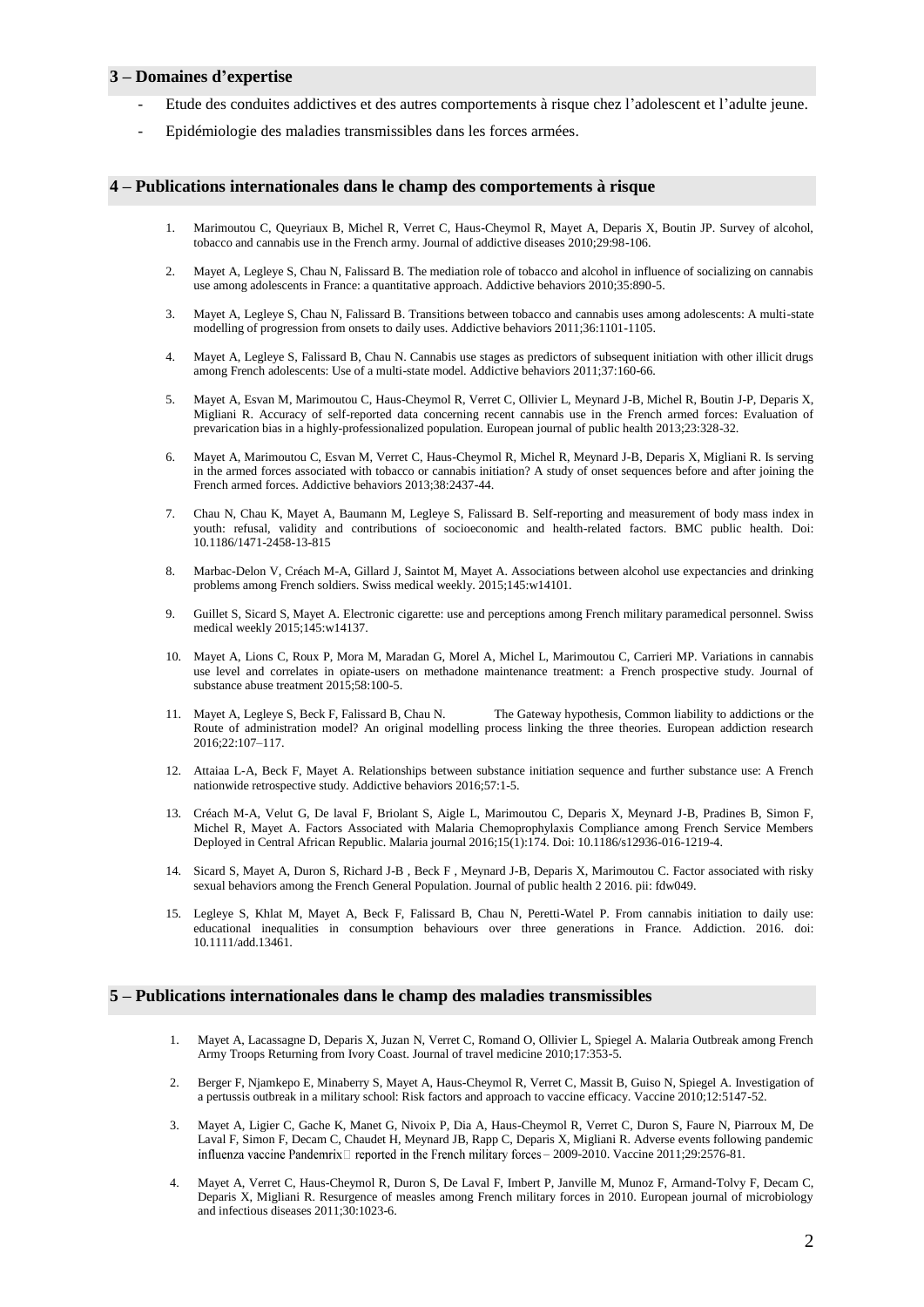- 5. Mayet A, Brossier C, Haus-Cheymol R, Pommier de Santi V, Verret C, Decam C, Meynard JB, Deparis X, Migliani R. Results of pertussis surveillance in French military forces, 2007-2009: increasing reported incidence among young adults. Journal of Infection 2011;62:322-4.
- 6. Mayet A, Duron S, Nivoix P, Ligier C, Dia A, Manet G, Haus-Cheymol R, Pommier de Santi V, Verret C, Tanti M, Decam C, Chaudet H, Meynard JB, Nicand E, Deparis X, Migliani R. Novel influenza A(H1N1) outbreak in French armed forces in 2009: results of Military Influenza Surveillance System. Public health 2011;125:494-500.
- 7. Mayet A, Andréo V, Bédubourg G, Victorion S, Plantec JY, Soullié B, Meynard JB, Dedieu JJ, Polvèche PY, Migliani R. Food-borne outbreak of norovirus infection in a French military parachuting unit, April 2011. Euro Surveillance. 2011;16(30):pii=19930.
- 8. Mayet A, Manet G, Decam C, Morisson D, Bédubourg G, Pommier de Santi V, Meynard JB, Bornert G, Deparis X, Migliani R. Epidemiology of food-borne outbreaks within the French armed forces: a review of investigations conducted from 1999 to 2009. Journal of infection 2011;63:370-74.
- 9. Mayet A, Nivoix P, Haus-Cheymol R, De Laval F, Verret C, Duron S, Faure N, Piarroux M, Decam C, Chaudet H, Meynard JB, Deparis X, Migliani R. Increase in reported adverse events following seasonal influenza vaccination among the French armed forces, 2008-2009: possible role of stimulated reporting and background cases of influenza-like infection. Public health 2012;126:70-76.
- 10. Trichereau J, Verret C, Mayet A, Manet G, Decam C, Meynard JB, Deparis X, Migliani R. Estimation of the reproduction ratio for influenza A(H1N1)pdm09 among French armed forces, September 2009- March 2010. Journal of infection 2012. doi: 10.1016/j.inf.2012.02.005.
- 11. Mayet A, Haus-Cheymol R, Bouaiti EA, Decam C, Simon F, Mérens A, Spiegel A, Meynard JB, Deparis X, Migliani R. Adverse events following vaccination in the french armed forces: an overview of surveillance conducted from 2002 to 2010. Eurosurveillance 2012;17:http://www.eurosurveillance.org/ViewArticle.aspx?ArticleId=20193.
- 12. Gache K, Mayet A, Manet G, Ligier C, Piarroux M, Faure N, Trichereau J, Verret C, Decam C, Chaudet H, Rapp C, Deparis X, Migliani R, Meynard JB. The 2009 A(H1N1) influenza pandemic in the French Armed Forces: evaluation of three surveillance systems. European journal of public health 2012. doi:10.1093/eurpub/cks111.
- 13. Mayet A, Génicon C, Duron S, Haus-Cheymol R, Ficko C, Bédubourg G, Laporal S, Trichereau J, Meynard JB, Deparis X, Migliani R. The measles outbreak in the French military forces – 2010-2011: results of epidemiological surveillance. Journal of infection 2012. doi:10.1016/j.inf.2012.11.012.
- 14. Duron-Martinaud S, Mayet A, Lienhard F, Haus-Cheymol R, Verret C, Védy S, Le Guen P, Berbineau L, Brisou P, Dubrous P, Garnotel E, Meynard J.-B, Deparis X, Mérens A, Bigaillon C, Migliani R and the whole MISS memberstaff. The French Military influenza surveillance system (MISS): overview of epidemiological and virological results during four influenza seasons - 2008 – 2012. Swiss medical weekly 2013. Doi:10.4414/smw.2013.
- 15. Duron S, Ertzscheid C, Delaval F, Manet G, Ficko C, Velut G, Lefèvre F, Migliani R, Mayet A, Meynard J-B. Public Health Investigation in a Military Camp after Diagnosis of Rabies in a Dog – Afghanistan, 2012. Journal of travel medicine 2014;21:58-61.
- 16. Gobet A, Mayet A, Journaux L, Dia A, Aigle L, Dubrous P, Michel R. Mumps among highly vaccinated people: investigation of an outbreak in a French military parachuting unit, 2013. Journal of infection 2014;68:101-2.
- 17. Sicard S, Berger F, Migliani R, Deparis X, Michel R, Mayet A. An approach for assessing effectiveness of a vaccination campaign against pertussis among young adults: The example of the French armed forces (2007-2012). Journal of Infection 2014;68:395-7.
- 18. Pohl J-B, Mayet A, Bédubourg G, Duron S, Michel R, Deparis X, Rapp C, Godart P, Migliani R, Meynard J-B. The 2009 A(H1N1) influenza pandemic in the French Armed Forces: epidemiological surveillance and operational management. Military medicine 2014;179:183-9.
- 19. Debin M, Souty C, Turbelin C, Blanchon T, Boëlle PY, Hanslik T, Hejblum G, Le Strat Y, Quintus F; DelFluWeb Study Group, Falchi A. Determination of French influenza outbreaks periods between 1985 and 2011 through a web-based Delphi method. BMC Med Inform Decis Mak. 2013 Dec 24;13:138. doi: 10.1186/1472-6947-13-138.
- 20. Mayet A, Duron S, Meynard J-B, Koeck J-L, Deparis X, Migliani R. Surveillance of Adverse Events Following Vaccination in the French Armed Forces, 2011-2012. Public health 2015;129:763-8.
- 21. Mayet A. Case-case studies: an innovative tool in the field of outbreak investigation (invited editorial). Swiss medical weekly 2015;145:w14203.
- 22. Delon F, Mayet A, Thellier M, Kendjo E, Michel R, Ollivier L, Chatellier G, Desjeux G. Assessment of the French National Health Insurance Information System as a Tool for Epidemiological Surveillance of Malaria. Journal of the American Medical Informatics Association 2016. Accepté.
- 23. Succo T, De Laval F, Sicard S, Belleoud D, Marimoutou C, Mayet A, Sagaon-Teyssier L, Michel R. Do alcohol-based hand rubs reduce the incidence of acute diarrhea during military deployments? A prospective randomized trial. Travel Medicine and Infectious Disease 2017. Accepté.